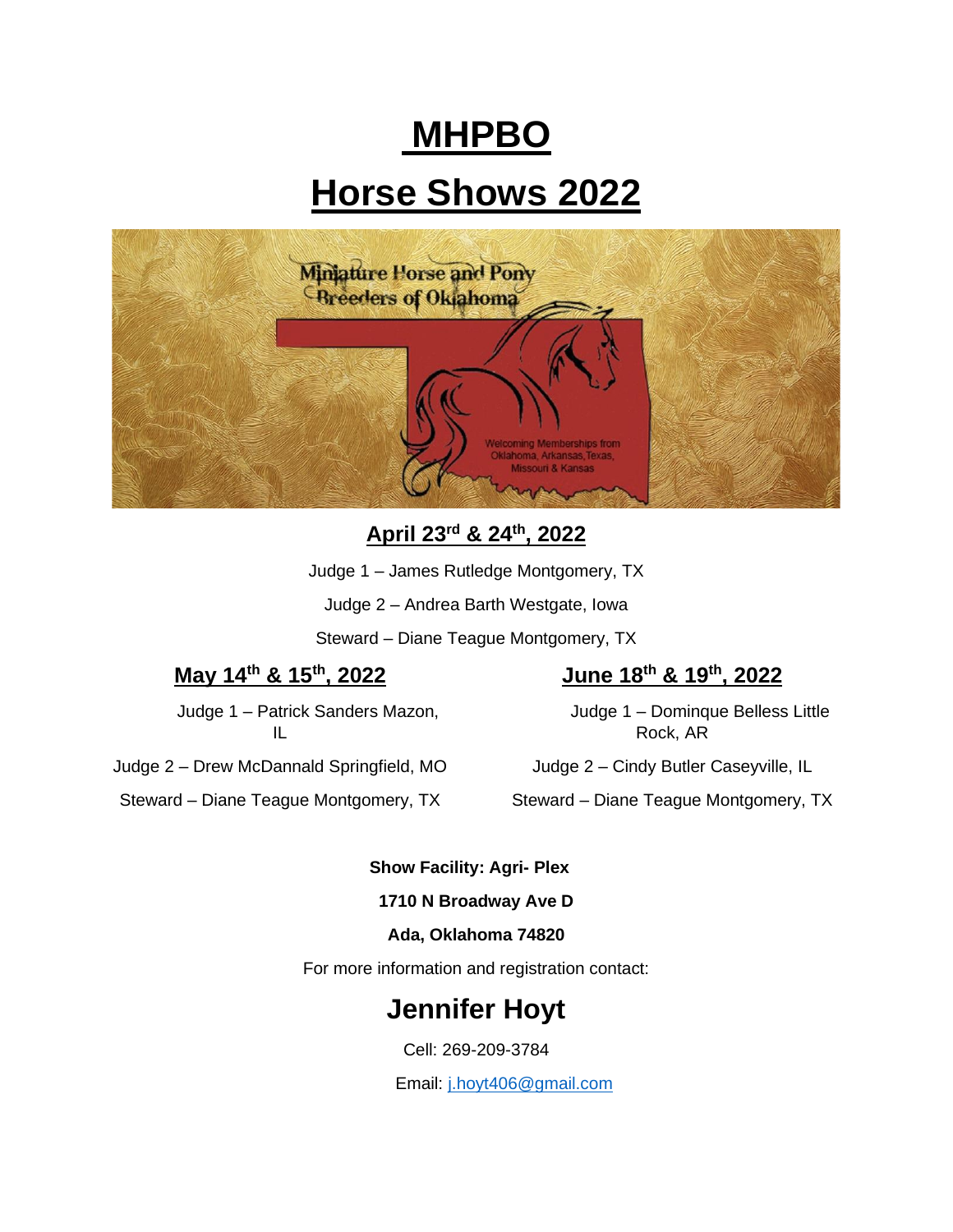**Directions:** From I-35 use exit 72 to Pauls Valley. Take Hwy 19 to Ada, 32 miles. On west side of Ada, take the Seminole/McAlester exit 1 mile then the McAlester/Ada exit. From I-40 take Seminole exit Hwy 99 south to the McAlester/Ada exit. Agri-Plex is on the left at the first stoplight.

# **Entry Fee:**

| (Pre-enter maximum of 10 classes with same horse except Liberty & Stakes)                                         |  |
|-------------------------------------------------------------------------------------------------------------------|--|
| (There will be NO flat fee available for late mailed entries or entering day of show)                             |  |
| The regular class fee of \$30/\$20 fee for additional classes entered at the show will be charged for all entries |  |
| regardless of pre-entered flat fee rate.                                                                          |  |
|                                                                                                                   |  |
|                                                                                                                   |  |
|                                                                                                                   |  |
|                                                                                                                   |  |
| (Horses stalled together MUST be compatible! No Exceptions                                                        |  |
|                                                                                                                   |  |
|                                                                                                                   |  |
| All Stalls must be bedded in shavings unless it is a tack stall. Makeup stalls for horses must have shavings      |  |
| or mats in them, you may bring your own but stalls must be bedded with shavings.                                  |  |
|                                                                                                                   |  |

**Deadline:** Entries must be postmarked by the following dates in order to be accepted at pre-entry fee:

**April 2nd for April show Aoril 22nd for May Show May 27th for June**

# **Class Sponsors:**

**Awards:** 1<sup>st</sup> thru 6<sup>th</sup>- Rosettes Champion & Reserve- Rosettes Grand Champion- Trophies

**Refunds:** No refunds will be made without a Vet certificate of inability of horse to show. Substitutions may be made under the same owners name.

**Check In:** Check in starts at 12:00pm on Friday, early arrivals by special arrangement only. Horses must move out within 2 hours after completion of show. Show begins at 8am on Saturday, 8am on Sunday.

# **Measurement Schedule:**

Friday 5pm – 7pm Saturday & Sunday 7am and on call as needed.

**Hotel Information:** Quality Inn (580) 332-9000 *For special rates please indicate that you are with MHPBO Horse Show when making reservations.*

Best Western Raintree Motor Inn: (580) 332-6262 Microtel Inn: (580) 436-9900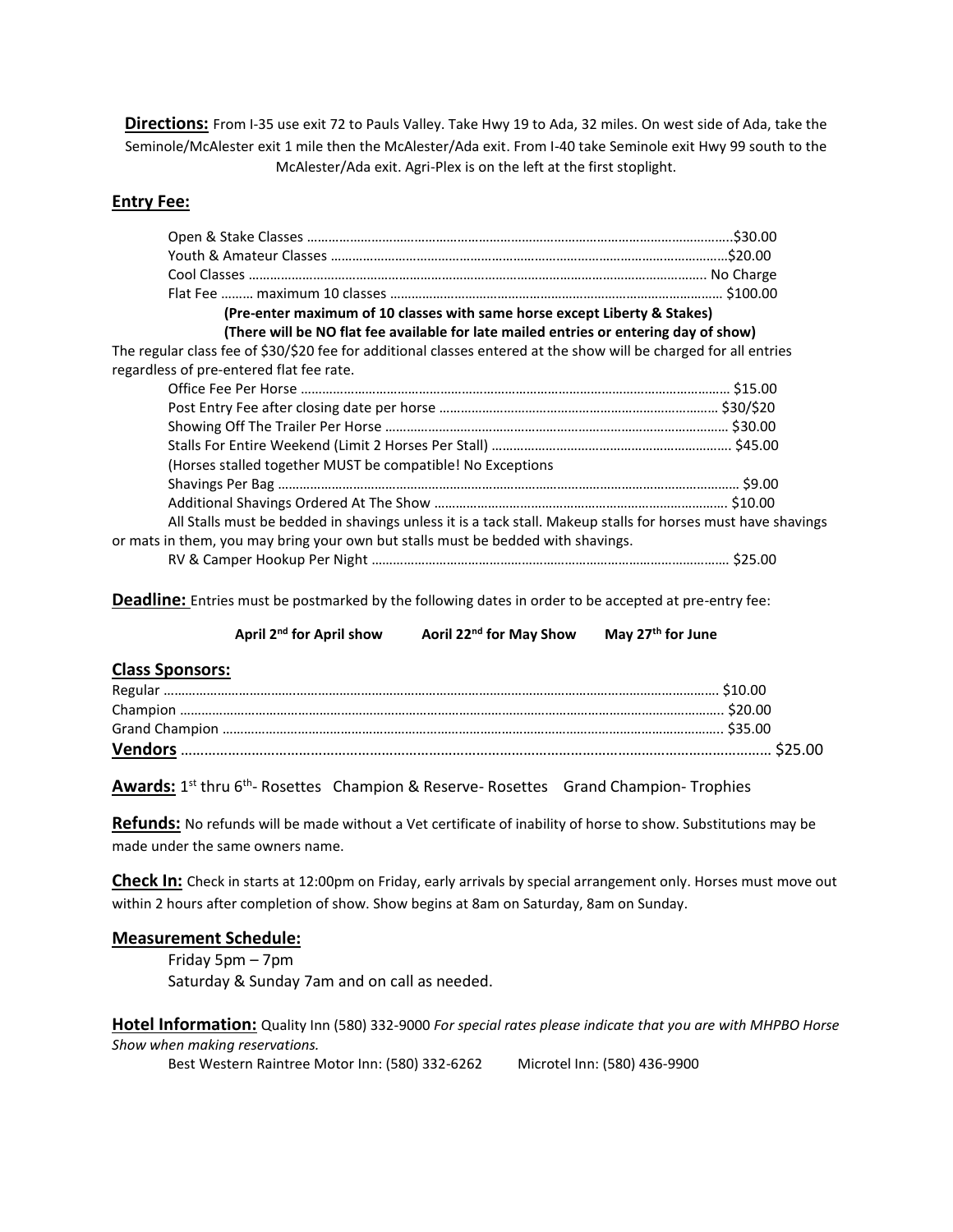### **VETERINARIAN INFORMATION:**

1020 Sandy Creek Drive, 18825 co. Road 3560 HWY 19 Ada, OK Ada, OK Stratford, OK

580-332-1786 580-332-5980 580-759-3665

Ada Veterinary Clinic Warren,Michae1 P DVM Stratford Animal Clinic

# **PLEASE READ ALL THE RULES AND REGULATIONS**

1. CONDUCT: Show management reserves the right remove anyone from the show for inappropriate behavior without being held liable for compensation. Part 8 - Violations page 44 of the rule book.

2. ADDING CLASSES: You may add a class up to 5 classes before the class your are adding. There will be a post entry fee of \$30.00 for each class and MUST be done throught the show offce ONLY! Not at the GATE!!.

4. Horses that are pre-entered at the flat fee rate cannot post enter any more classes without paying the post entry fee per each additional class.

5. GATE RULES: 2 Miniute gate call will be enforced, except for tack holds (must be given to gate person at least 2 classes prior for tack hold). It is the responsibility for the exhibitor to check in with the gate person and be on time for their class. 6. DOGS: All dogs brought on premises MUST be kept on a leash or contained at all times. Excesssive barking will not be tolerated.

7. There will be a 15% surcharge on all returned checks.

8. A copy of each hores's registration paper must accompany entries allong with a copy of Youth & Amature Cards.

9. All horses must have a health certificate dated within 30 days prior to the show and a Negative Coggins dated within 12 month prior to the show.

10. Shavings, RV and Camper Hookups to be paid in the Horse Show Offce or may be paid in advance with your entries. CLASS INFORMATION:

CROSS ENTERING: Country Pleaure Driving and Western Country Pleaure horses cannot cross enter or enter any Pleasure driving classes.. Park Harness horses cannot entry any Country or Pleasure driving classes. Modern Pleasure Shetland May cross-enter into Modern Model, Youth, Showmanship, Group Classes, Liberty & Jumping. YOUTH CLASSES: All youth MUST wear protective headgrear (Certified ASTM/SEI) in Roadster and Under Saddle Classes. Headgear harness mut be secured and properly fitted.

WALK-TROT: Open to riders 10 years of age and under. To be judged on the rail at a walk, and trot both ways of the ring, to halt and stand quietly. To be judged on the rider's ability to handle and aid the pony. Entry is made in the name of the rider. NO STALLIONS permitted. Not eligible for Lead-Line.

ENGLISH PLEASURE UNDER SADDLE: Judged 60% on manners, quality, suitability to the rider and performance and 40% on conformation. Ponies are to enter the right, shall be worked both ways of the ring at a walk, trot, and canter and line up in the center of the ring. English saddle, equipment and dress are to used in this class. Excessive speed and extreme action to be penalized. NO STALLIONS permitted.

WESTERN PLEASURE UNDER SADDLE: Judged 60% on manners, quality, suitability to the rider and performance and 40% on conformation. Ponies are to enter to the right, shall be worked both ways of the ring a walk, jog and lope and line up in the center of the ring. Only one hand my be used on the reins and hands must not be changed. Rider's hands must be clear of pony and saddle. Western saddle, equipmnet and dress are to be used in this class. Excessive speed and extreme action to be penalized. NO STALLIONS permitted.

ALL YOUTH AND AMATERS must provide a copy of their current card to be eligible for points and Amateurs to show in the Amateur classes.

ROADSTER IN HAND: Exhibitor to wear stable colors - trailer, colors are optional. Pony must show in a Roadster performance class at the same show. Pony shall be shown with boots and roadster bridle. Over-check is optional. Pony shall be led with a lead shank attached to a bit ring. Pony to be shown on the rail at a jog and at speed. To be judged 60% on conformation and 40% on way of going.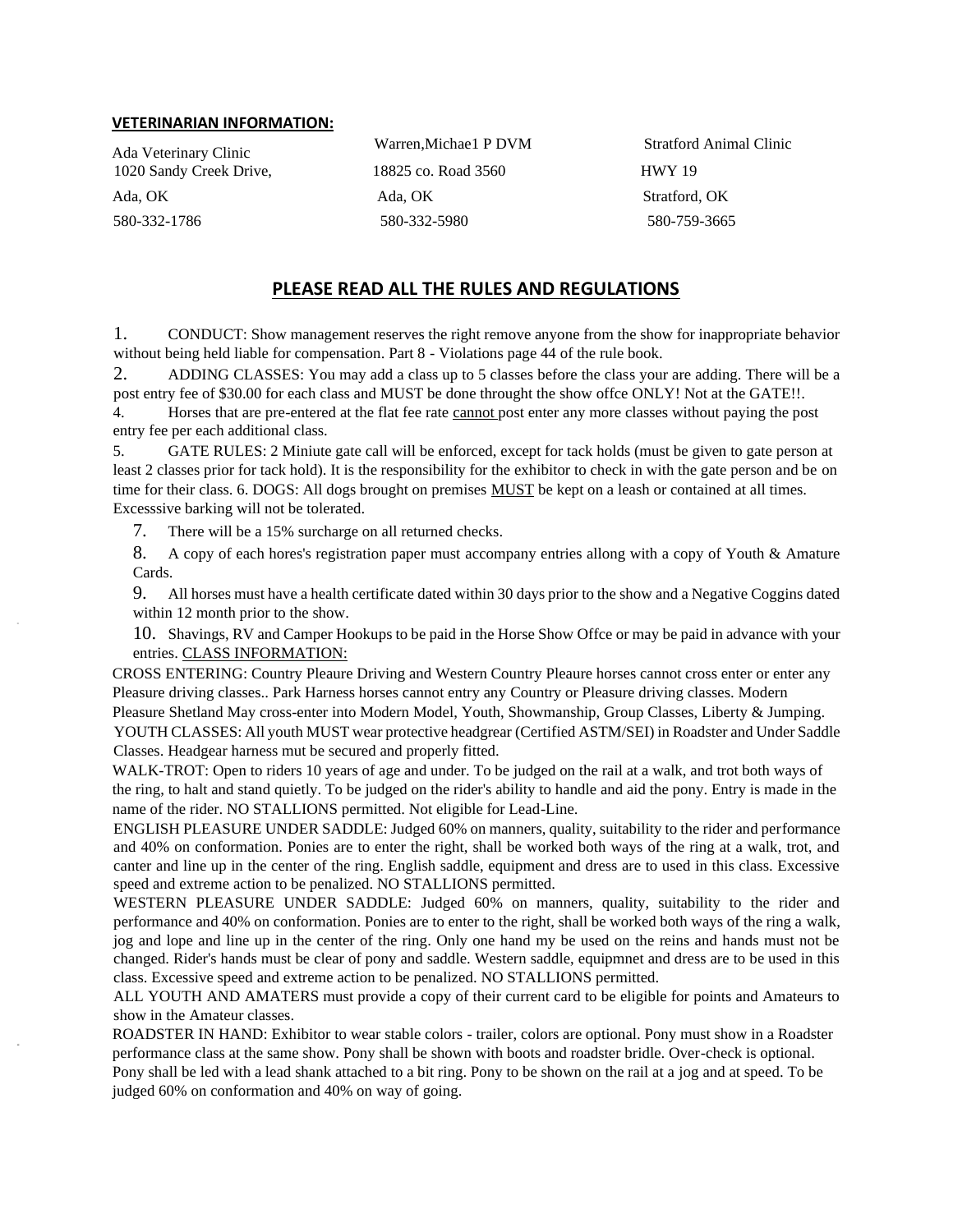# **Mail Entries to: Jennifer Hoyt 2077 Beckley Road, Battle Creek, MI 49015**

| Farm Name:                   |             | Please submit                |  |
|------------------------------|-------------|------------------------------|--|
| Horse Owner's/Lessee's Name: |             | copies for all that<br>apply |  |
| Address:                     |             | Reg.<br>Papers               |  |
| City:                        | State/Zip:  | Coggins                      |  |
| Phone:                       | Cell Phone: | Amateur<br>Card              |  |
| Email:                       |             | Youth Card                   |  |

# Please print or type Only ONE horse per entry form

|                               | <b>Horse's Registered Name:</b>                                          |      |                          |
|-------------------------------|--------------------------------------------------------------------------|------|--------------------------|
| Registration #                |                                                                          | Sex: | Year foaled:             |
| <b>Class</b><br><b>Number</b> | Exhibitor (Print all names if more than one<br>exhibitor for THIS horse) |      | Birth date (if under 18) |
|                               |                                                                          |      |                          |
|                               |                                                                          |      |                          |
|                               |                                                                          |      |                          |
|                               |                                                                          |      |                          |
|                               |                                                                          |      |                          |
|                               |                                                                          |      |                          |
|                               |                                                                          |      |                          |
|                               |                                                                          |      |                          |
|                               |                                                                          |      |                          |
|                               |                                                                          |      |                          |
|                               |                                                                          |      |                          |

**STALL WITH: \_\_\_\_\_\_\_\_\_\_\_\_\_\_\_\_\_\_\_\_\_\_\_\_\_\_\_\_\_\_\_\_\_\_\_\_\_\_\_\_\_\_\_\_\_\_\_\_\_\_\_\_\_\_\_\_\_**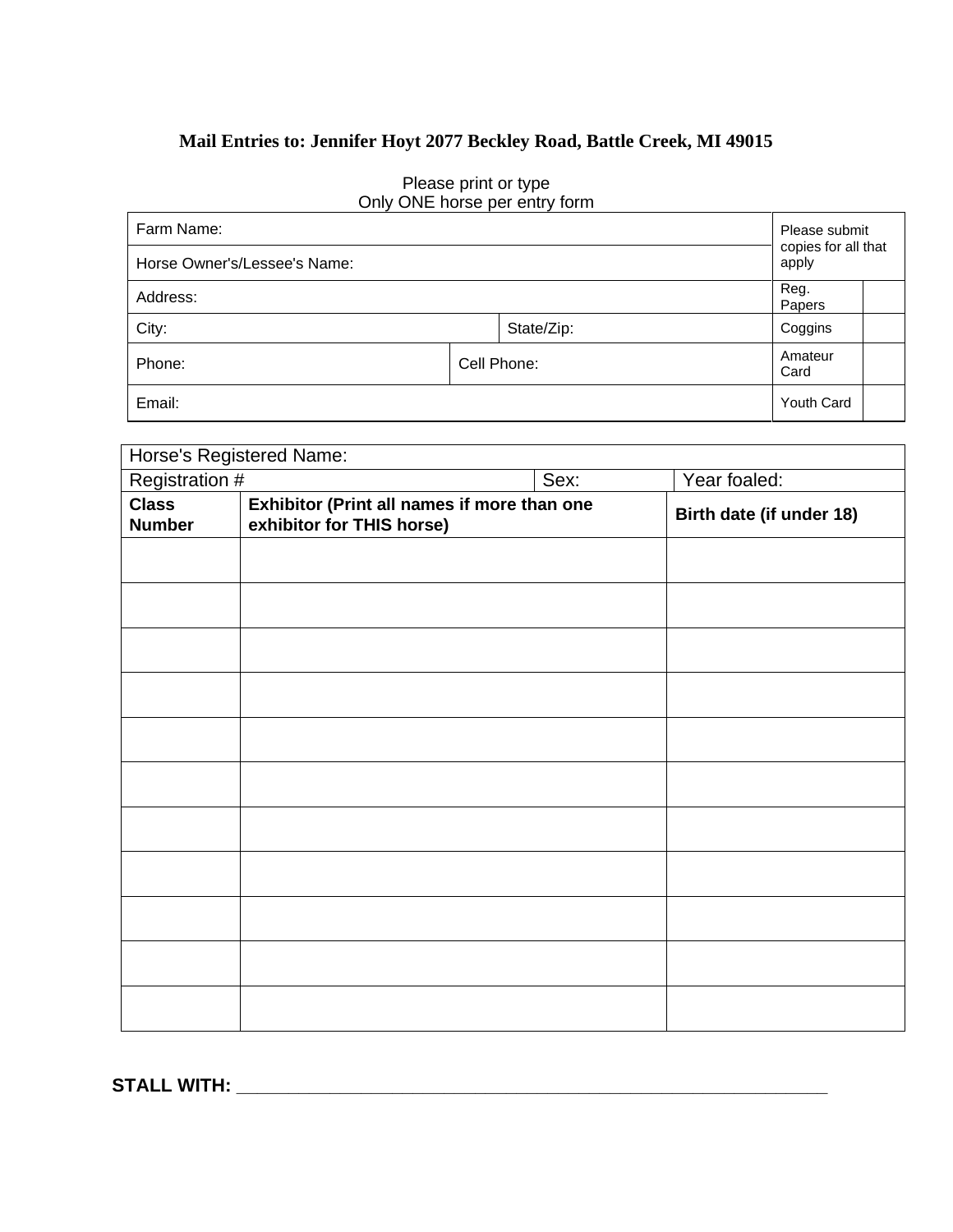|                                    | Fee Worksheet - Please submit with your entry forms              |               |           |
|------------------------------------|------------------------------------------------------------------|---------------|-----------|
| <b>Items</b>                       | <b>Fees</b>                                                      | X#            | $= TOTAL$ |
|                                    | Open/Stakes                                                      | classes       |           |
|                                    | Youth/Amateur                                                    | classes       |           |
| <b>Classes:</b>                    | <b>COOL</b>                                                      |               |           |
|                                    | Flat Fee (max 10)                                                | classes       |           |
|                                    |                                                                  |               |           |
|                                    |                                                                  |               |           |
| <b>Office Fee</b>                  | \$15.00 per horse                                                |               |           |
| <b>Class Sponsorship Fee:</b>      | Regular \$10.00<br>Champion \$20.00<br>Grand Champion \$35.00    | classes       |           |
| <b>Showing Off Trailer</b>         | \$30.00 Per Horse/Per Day                                        |               |           |
| <b>Arrival Date/Departure Date</b> |                                                                  |               |           |
| Stalls:                            | \$45.00                                                          | stalls        |           |
| Camping:                           | \$30.00 Per Night                                                | <b>Nights</b> |           |
| <b>Shavings:</b>                   | \$9.00 per bag pre-ordered<br>\$10.00 per bag post entry         | Shavings      |           |
| <b>Entries For Which Show:</b>     | <b>Circle One:</b><br><b>April Show</b><br>May Show<br>June Show |               |           |
| <b>NO REFUNDS</b>                  | <b>TOTAL ENCLOSED:</b>                                           | \$            |           |

# **Checks Payable To: MHPBO**

Entries must be postmarked by the following dates in order to be accepted at pre-entry fee: April 2<sup>nd</sup> for April Show April 22<sup>nd</sup> for May Show May 27<sup>th</sup> for June Show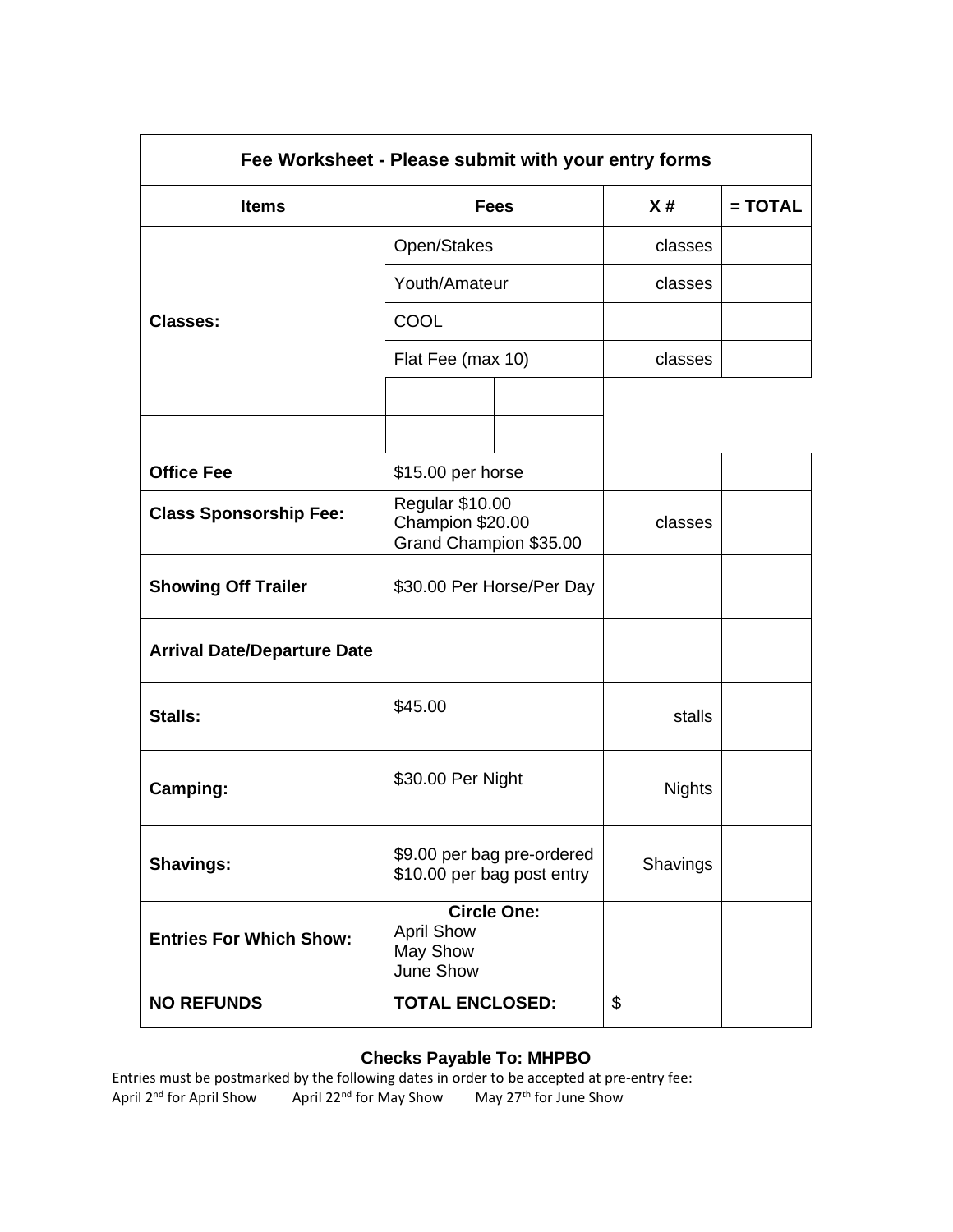# STATEMENT OF RESPONSIBILITY AND LIABILITY

be caused by, any equine exhibited at the show or for any article of any kind or nature that may be lost or destroyed. Each exhibitor will be responsible for any injury that may be occasioned to any person or animal, or damage to any property while on the show grounds by any horse owned, exhibited or in his custody or control and shall indemnify and hold harmless the A.S.P.C., Pontotoc County Agri-Plex & Miniature Horse / Pony Breeders of Oklahoma Club and its management team, its directors individually and collectively, from and against all claims, demands, cause of action, costs, charges, and expense of property caused by the ownership, exhibition, custody or control of animals exhibited. Presentation of signed entry blanks every kind and nature arising out of or which may be incurred by reason of any accident, injury, or damages to person or shall be deemed acceptance of these rules and in the event of failure to sign the entry blank, the first entry into the show ring The show is approved by ASPC/AMHR and its management team will not be responsible for accidents that may occur to, or as an exhibitor shall be deemed to be the acceptance of rules.

THREE SIGNATURE REQUIRED)

| TRAINER                      |  |
|------------------------------|--|
| <b>RIDER/DRIVER/HANDLER</b>  |  |
|                              |  |
| Parent or Guardian must sign |  |

| ler (NAME)<br>kider/Driver/Hand         | Date |
|-----------------------------------------|------|
| <b>(SIGNATURE)</b><br>arent or Guardian | Date |
| ler-NAN<br>Driver/Hand<br>ו הם היו      | Date |
| $-$ SIGNATURE<br>ă<br>barent of Callard | Date |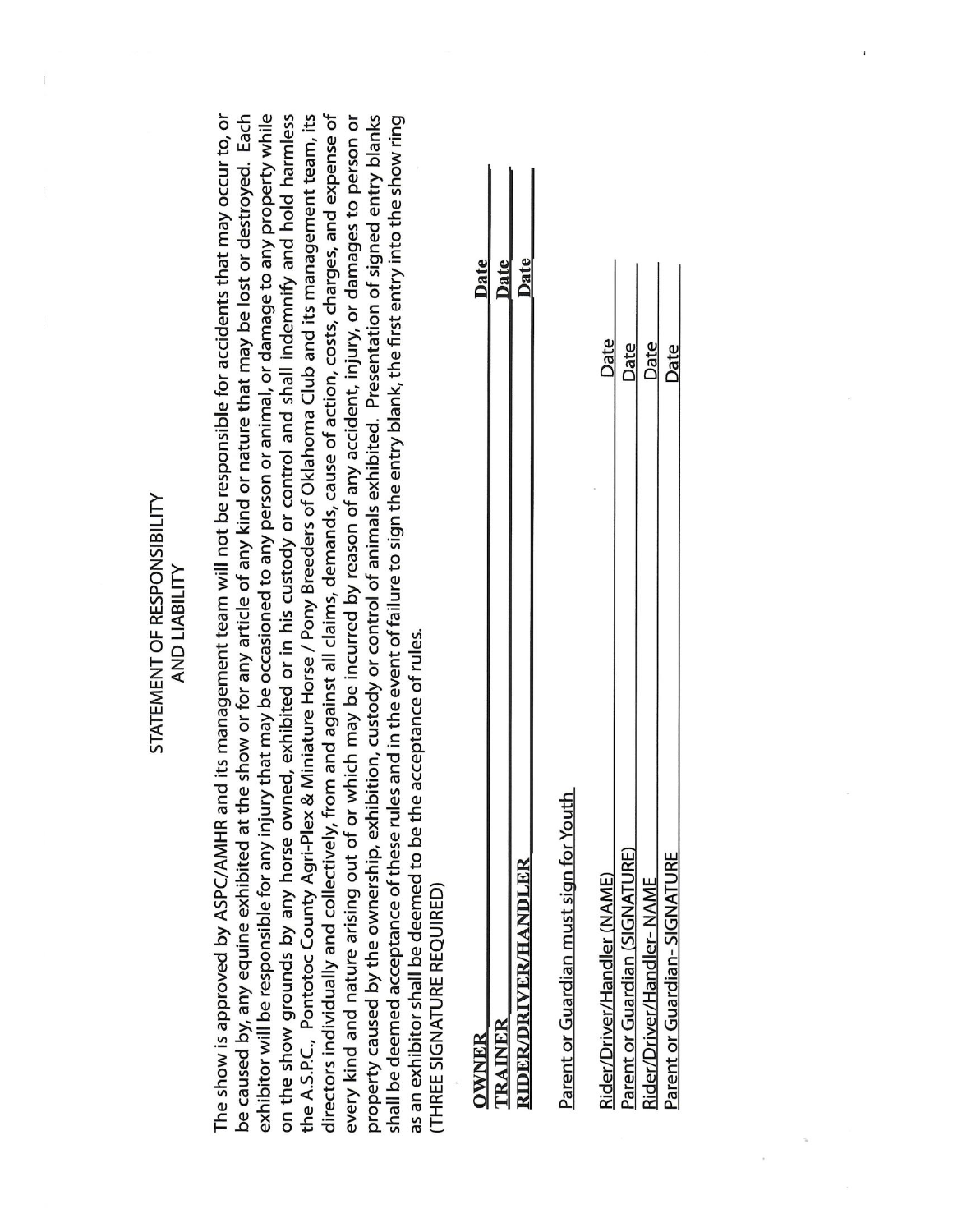# **SATURDAY 8:00am**

# **SHOWMANSHIP CLASSES**

1. AMHR Youth Showmanship 13 to 17 M/G Under (1142) 2. AMHR Youth Showmanship -12 &Under, Under (1143) 3. AMHR Youth Showmanship 13 to 17 M/G Over (1235) 4. AMHR Youth Showmanship- 12 & U M/G Over (1236) 5. Classic Youth Showmanship 13 to 17 - 46" & Un (128) 6. Classic Youth Showmanship 12 & Un 46" & Un (129) 7. AMHR Cool Youth Showmanship - 17 & Under (1508) 8. AMHR Amateur Showmanship - Under (1144) 9. AMHR Amateur Showmanship - Over (1237) 10. \*AMHR Adult Cool Showmanship - 38" & U (1508-2) 11. Classic Amateur Showmanship - 46" & U (265) 12. Classic Open Showmanship - 46" & Under (264) 13. \*Classic Cool Showmanship Any Age M/G 46" & Un (155) **OBSTACLE IN HAND** 14. AMHR Open Halter Obstacle - Under (1313) 15. AMHR Open Halter Obstacle - Over (1413) 15A. AMHR Golden Age Obstacle In Hand Under 15B. AMHR Golden Age Obstacle In Hand Over 16. Classic Open Halter Obstacle - 46" & Under (320) 17. AMHR Amateur Halter Obstacle - Under (1338) 18. AMHR Amateur Halter Obstacle - Over (1434) 19. Classic Amateur Halter Obstacle - 46" & Under (349) 20. AMHR Youth Halter Obstacle - Under (1314) 21. AMHR Youth Halter Obstacle - over (1414) 22. Classic Youth Halter Obstacle - 46" & Under (354 **DRIVING OBSTACLE** 23. AMHR Open Obstacle Driving - Under (1327) 24. AMHR Open Obstacle Driving - Over (1431) 25. Classic Open Obstacle Driving - 46" & Under (308) 26. AMHR Amateur Obstacle Driving - Under (1339) 27. AMHR Amateur Obstacle Driving - Over (1435) 28. Classic Amateur Obstacle Driving - 46" & Under (366) 29. AMHR Youth Obstacle Driving - Under (1328) 30. AMHR Youth Obstacle Driving - Over (1432) 31.Classic Youth Obstacle Driving - 46" & Under (367) **ASPR ROADSTER** 32. ASPR open Roadster (1057) 33. ASPR Amateur Roadster (1058) 34. ASPR Youth Roadster (1062) 35. ASPR Roadster Champion Stake (1059) **AMHR ROADSTER - UNDER** 36. AMHR Open Roadster - Under (1311) 37. AMHR Amateur Roadster - Under (1323) 38. AMHR Youth Roadster - Under (1322) 39. AMHR Roadster Champion Stake - Under (1312) **CLASSIC ROADSTER** 40. Classic Open Roadster - 46" & Under (323) 41. Classic Amateur Roadster - 46" & Under (357) 42. Classic Youth Roadster - 46" & Under (324) 43. Classic Roadster Stake - 46" & Under (326) **AMHR ROADSTER - OVER** 44. AMHR Open Roadster - Over (1411) 45. AMHR Amateur Roadster - Over (1425) 46. AMHR Youth Roadster - over (1424) 47. AMHR Roadster Champion Stake - Over (1412) **MODERN ROADSTER** 48. Modern Open Roadster - 46" & Under (857)

49. Modern Roadster Youth - 46" & Under (840)

- 50. Modern Roadster In Hand 46" & Under (697)
- 51. Modern Roadster Stake 46" & Under (859)

# **FOUNDATION ROADSTER**

- 52. Foundation Open Roadster 42" & Under (290)
- 53. Foundation Amateur Roadster 42" & Under (293)
- 54. Foundation Youth Roadster 42" & Under (292)
- 55. Foundation Roadster Stake 42" & Under (291)

#### **Halter Division Start Time to BE Announced**

# **AMHR HALTER - STALLIONS - UNDER**

56. AMHR Model Stallion - 2 Years & Older – Un (1101) 57. AMHR Aged Stallion 3 & Older Over 32"-34" (1103) 58. AMHR Aged Stallion 3 & Older Over 30"-32" (1104) 59. AMHR Aged Stallion - 3 & Older 30" & Under (1105) 60. AMHR Stallion SR Champ & Reserve - Under (1106) 61. AMHR Two Year Old Stallion - 33" & Under (1107) 62. AMHR Yearling Stallion - 32" & Under (1108) 63. AMHR Stallion Foal of Current Yr - 30" & U (1109) 64. AMHR Stallion JR Champ & Reserve - 33" & U (1110) 65. AMHR Stallion Grand Champ & Reserve Under (1111) 66. AMHR Amateur Halter Stallion - Under (1112) 67. AMHR Western Stock Halter JR Stallion Under (4010) 67A. AMHR Western Stock SR Stallion Under ( 4012) 67B. AMHR Western Stock Stallion GRD Chmp Res Under (4014) 67C. Open Halter JR Horse Under (nonrated) 67D. Open Halter SR Horse Under (nonrated) 67E. Open Halter GRD Champ & Res Under (nonrated) 67F. Open Halter JR Horse Over (nonrated) 67G. Open Halter SR Horse Over (nonrated) 67H. Open Halter GRD Champ & Res Over (nonrated) **AMHR HALTER STALLONS - OVER** 68. AMHR Model Stallion - 2 Years & Older - Over (1201) 69. AMHR Aged Stallion 3 & Older Over 34"-38" (1202) 70. AMHR Stallion SR Champ & Reserve - Over (1203) 71. AMHR Two Year Old Stallion - Over 33" to 37" (1204) 72. AMHR Yearling Stallion - Over 32'" to 36" (1205) 73. AMHR Stallion Foal Current Yr Over 30"-32" (1206) 74. AMHR Stallion JR Champion & Reserve - Over (1207) 75. AMHR Stallion Grand Champ & Reserve - Over (1208) 76. AMHR Amateur Halter Stallion - Over (1209) 77. AMHR Wester Stock Halter JR Stallion Over (4009) 77A. AMHR Western Stock Halter SR Stallion Over 4011) 77B. AMHR Western Stock Stallion GRD Champ & Res. (4013) 78. AMHR Get of Sire - 38" & Under (1501) **CLASSIC HALTER STALLIONS** 79. Classic Model Stallion, 2 & Older 46" & U (101) 80. Classic Stallion – 3 & Older - Over 42" to 46" (201) 81. Classic SR Champ Stallion & Res Over 42"- 46" (203) 82. Classic 2 Yr Old Stallion - Over 41" to 44.5" (205) 83. Classic Stallion - 1 Year Old - Over 40" to 43" (207) 84. Classic Stallion JR Champ & Res Over 40"-44.5" (209)

- 85. Classic Stallion GRD Chmp & Res Over 42"-46" (211)
- 86. Classic Amateur Halter Stallion Over 42" to 46" (169)
- 87. Classic Stallion 3 & Older 42" & Under (202)
- 88. Classic SR Champ Stallion & Reserve 42" & U (204)
- 89. Classic 2 Year Old Stallion 41" & Under (206)
- 90. Classic Stallion 1 Year Old 40" & Under (208)
- 91. Classic Stallion Foal of Current Year 40" & U (106)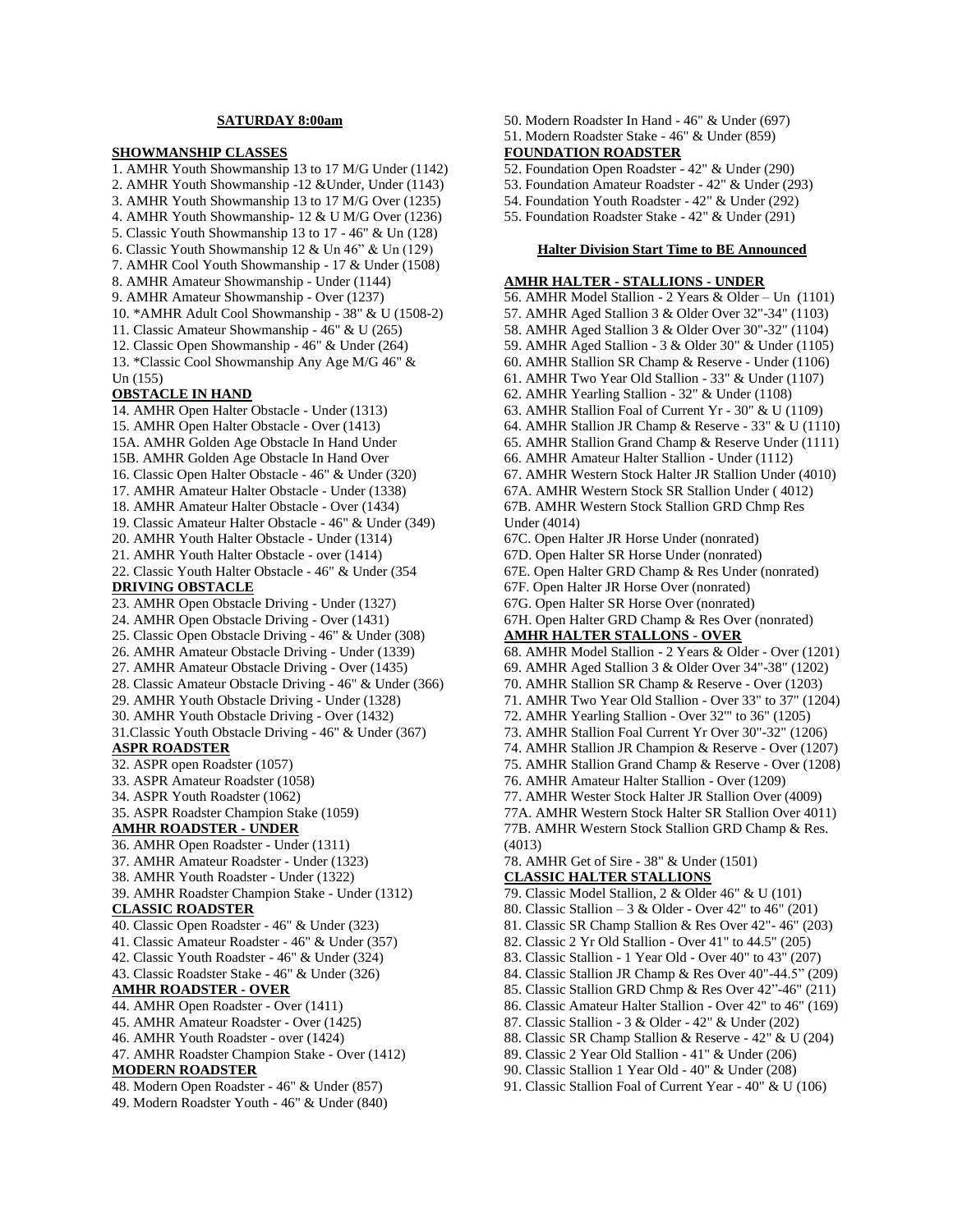# *Foals of current year qualifying for Ch. class will show in the under division*

92. Classic Stallion JR Champ & Reserve - 41"& U (210) 93. Classic Stallion Grand Champ & Res 42" & U (212) 94. Classic Stallion - Amateur - 42" & Under (166) 95. Classic Get of Sire - 46" & Under (132) **FOUNDATION STALLION HALTER** 96. Foundation Model Stallion - 42" & Under (237) 97. Foundation Stallion - 3 & Older - 42" & Under (238) 98. Foundation Stallion SR Champ & Res 42" & U (249) 99. Foundation Two-year-Old Stallion - 41" & Under (250) 100. Foundation Yearling Stallion - 40" & Under (251) 101. Foundation Stallion Foal of Current Yr 38" & U (252) 102. Foundation Stallion JR Champ & Res - 41" & U (253) 103. Foundation Stallion GRD Chmp & Res 42" & U (240) 104. Foundation Amateur Stallion (267) **MODERN STALLION HALTER** 105. Modern Model Stallion – 2 & Older - 46" & U (601) 106. Modern Stallion, 3 yrs. & older - 46"& Under (604) 107. Modern Stallion SR Champ & Res 46" & U (613) 108. Modern Two-year-Old Stallion - 44.5" & Under (608) 109. Modern Stallion 1 Year Old - 43" & Under (610) 110. Modern Stallion Foal of Current Yr 40" & U (706) 111. Modern Stallion JR Champ & Res. - 44.5"& U (615) 112. Modern Stallion Grand Champ & Res - 46" & U (617) 113. Modern Stallion, Any Age - Amateur Owned & Shown (618) *Pleasure Ponies may not enter.* **MODERN PLEASURE STALLION HALTER** 114. Modern PL Stallion – 3 & Older - 46" & U (674) 115. Modern PL Stallion SR Champ & Res 46" & U (678) 116. Modern PL Stallion 2 Year Old 44.5" & Under (675) 117. Modern PL Yearling Stallion - 43" & Under (676) 118. Modern PL Stallion Foal of Current Year (677) 119. Modern PL Stallion JR Champ & Res 44.5" & U(679) 120. Modern PL Stallion GRD Champ & Res 46" & U (680) 121. Modern PL Amateur Stallion - 46" & Under (720) **ASPR STALLION HALTER** 122. ASPR Stallion - 3 Years & Older (1076) 123. ASPR Stallion - 2 Years Old & Younger (1073) 124. ASPR Grand Champion & Reserve Stallion (1090) **AMHR HALTER GELDINGS - UNDER** 125. AMHR Model Gelding – 2 & Older - Under (1113) 126. AMHR Gelding 3 & Older Over 32"- 34" (1115) 127. AMHR Gelding – 3 & Older - 32" & Under (1116) 128. AMHR Gelding SR Champ & Reserve - Under (1117) 129. AMHR Two Year Old Gelding - 33" & Under (1118) 130. AMHR Yearling Gelding - 32" & Under (1119) 131. AMHR Gelding Foal of Current Yr 30" & U (1120) 132. AMHR Gelding JR Champion & Reserve - U (1121) 133. AMHR Gelding Grand Champ & Res - Under (1122) 134. AMHR Amateur Halter Gelding - Under (1123) 135. AMHR Western Stock Halter JR Gelding Under (4004)

135A. AMHR Western Stock Halter SR Gelding Under (4006)

135B. AMHR Western Stock Halter Gelding GRD Champ & Res Under (4008)

- 136. Youth Halter Gelding, Ages 13-17 Under (1145-1)
- 137. Youth Halter Gelding, Ages 8-12 Under (1145-2)
- 138. Youth Halter Gelding, Ages 7 & U Under (1145-3)
- 139. AMHR Solid Color Stallion/Gelding Under (1136)

140. AMHR Multi Color Stallion/Gelding - Under (1138) **AMHR HALTER GELDINGS, OVER**

# **15 MIN BREAK**

- 141. AMHR Model Gelding 2 & Older Over (1210)
- 142. AMHR Gelding 3 & Older Over 34" 38" (1211)
- 143. AMHR Gelding SR Chmp & Res Ov. 34"- 38" (1212)
- 144. AMHR 2 Year Old Gelding Over 33" to 37" (1213)
- 145. AMHR Yearling Gelding Over 32" to 36" (1214)
- 146. AMHR Gelding Foal of Current Yr O30"-32" (1215)
- 147. AMHR Gelding JR Champ & Reserve Over (1216)
- 148. AMHR Gelding Grand Champ & Res Over (1217)
- 149. AMHR Amateur Halter Gelding Over (1218)
- 150. AMHR Western Stock Halter JR Gelding—
- Over(4003)

150A. AMHR Western Stock SR Gelding Over (4005) 150B. AMHR Western Stock Gelding GRD Champ & Res Over (4007)

- 151. Youth Halter Gelding, Ages 13-17 Over (1238-3)
- 152. Youth Halter Gelding, Ages 8-12 Over (1238-2)
- 153. Youth Halter Gelding, Ages 7 & U Over (1238-1)
- 154. AMHR Solid Color Stallion/Gelding Over (1229)
- 155. AMHR Multi Color Stallion/Gelding Over (1231)

155A. Nonrated Open Pleasure Driving Under (nonrated) 155B. Nonrated Open Pleasure Driving Over (nonrated)

# **ASPR COUNTRY PLEASURE DRIVING**

156. ASPR Open Country Pleasure (1082) 157. ASPR Amateur Country Pleasure (1089) 158. ASPR Youth Country Pleasure (1088) 159. ASPR Country Pleasure Stake (1083) **FOUNDATION COUNTRY PLEASURE DRIVING** 160. Foundation Shetland Open Cntry PL Driving (277) 161. Foundation Amateur Cntry PL Driving 42" & U (278) 162. Foundation Youth Cntry PL Driving - 42" & U (279) 163. Foundation Shetland Cntry PL Driving Stake (283) **AMHR COUNTRY PLEASURE DRIVING - UNDER** 164. AMHR Open Cntry PL Driving - 34" & U (1301) 165. AMHR Amateur Cntry PL Driving - 34" & U (1303) 166. AMHR Youth Cntry PL Driving - 34" & U (1304) 166A. AMHR Golden Age Cntry PL Driving Under (1377) 167. AMHR Cntry PL Driving Stake - 34" & U (1302) **MODERN COUNTRY PLEASURE PERFOMANCE** 168. Modern Country Pleasure, Open - 46" & Under (826) 169. Modern Cntry PL, Amateur to Drive 46" & U (830) 170. Modern Cntry PL, Youth to Drive - 46" & U (831) 171. Modern Country Pleasure Stake - 46" & Under (834) **CLASSIC COUNTRY PLEASURE DRIVING** 172. Classic Open Country PL Drive - 46" & Under (342) 173. Classic Amateur Country PL Drive - 46" & U (343) 174. Classic Youth Country PL Drive - 46" & Under (344) 175. Classic Country PL Drive Stake - 46" & Under (348) **AMHR COUNTRY PLEASURE DRIVING OVER** 176. AMHR Open Cntry PL Driving Over 34"- 38" (1401) 177. AMHR Amateur Cntry PL Drive Over 34"-38" (1403) 178. AMHR Youth Cntry PL Driving Over 34"-38" (1404) 179. \*AMHR Cool Cntry PL Drive M/G Any Age (1510) 179A. AMHR Golden Age Cntry PL Driving Over (1436) 180. AMHR Cntry PL Drive Stake Over 34" to 38" (1402) **MODERN FORMAL PERFORMANCE** 181. Modern Formal Driving, Open - 46" & Under (819) 182. Modern Formal Amateur to Drive 46" & U (821)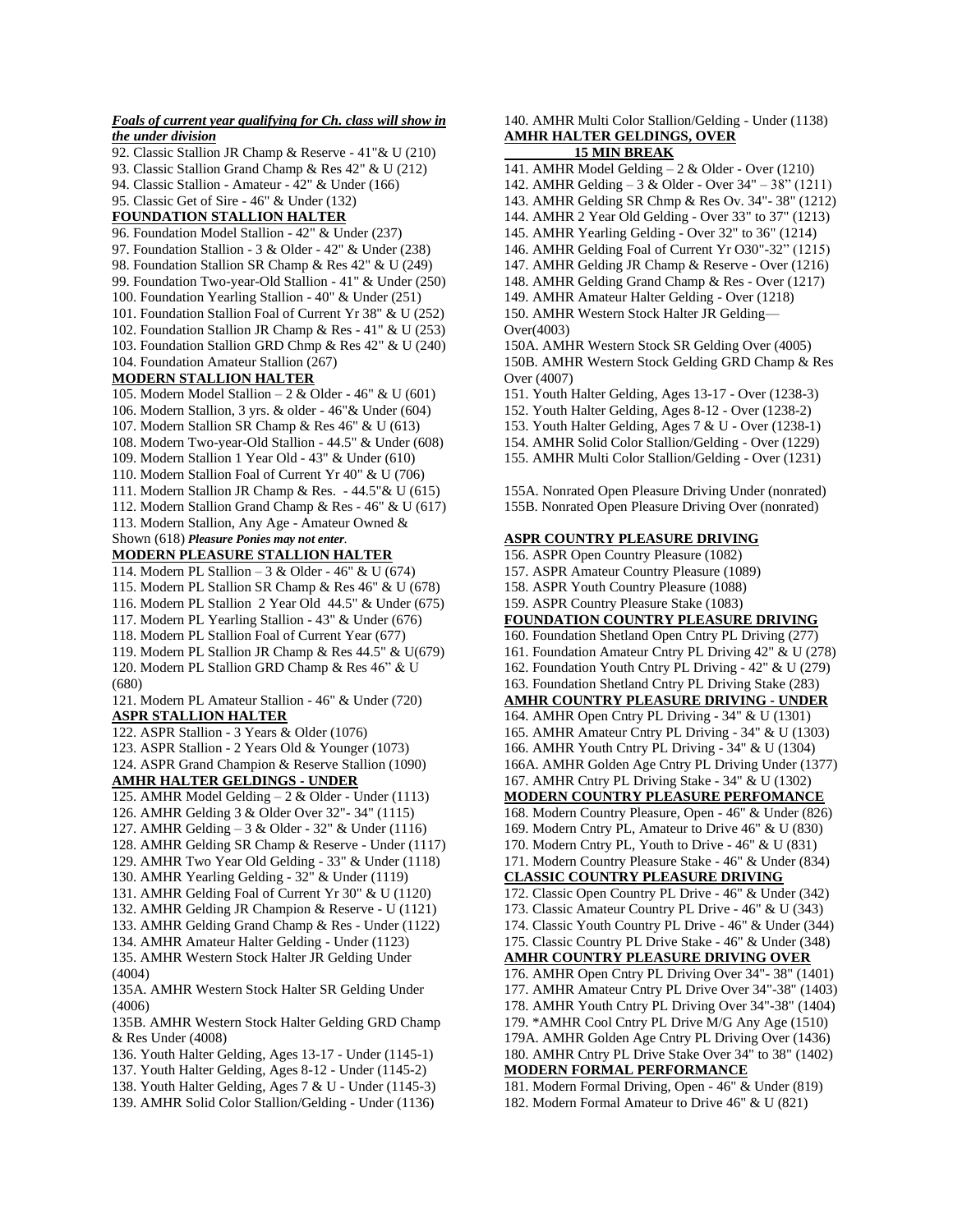183. Modern Formal Youth to Drive - 46" & Under (823) 184. Modern Formal Driving Stake - 46" & Under (825) **MODERN PERFORMANCE**

185. Modern Open Pleasure Driving- 46" & Under (867)

186. Modern Youth Pleasure Driving — 46" & U (868)

187. Modern Pleasure Driving Stake — 46" & Under (871) **AMHR WESTERN COUNTRY PLEASURE** 

### **DRIVING - UNDER**

188. AMHR Wstrn Open Cntry PL Driving 34" & U (1346) 189. AMHR Wstrn Amateur Cntry PL Driving , U (1349) 190.AMHR Wstrn Youth Cntry PL Driving 34" & U(1348) 190A. AMHR Wstrn Golden Age Cntry Pl Driving U (1352)

#### 191. AMHR Wstrn Cntry PL Driving Stake- U (1347) **AMHR WESTERN COUNTRY PLEASURE DRIVING - OVER**

192. AMHR Open Wstrn Cntry PL Driving – Over (1443) 193. AMHR Amateur Wstrn Cntry PL Driving Over (1446) 194. AMHR Youth Wstrn Cntry PL Driving – Over (1445) 194A. AMHR Wstrn Cntry Pl Driving Golden Age O (1457)

195. AMHR Wstrn Cntry PL Drive Stake – Over (1444)

# **CLASSIC WESTERN COUNTRY PLEASURE DRIVING**

195A. Classic Open Western Cntry PL Driving 46" & U (423)

195B. Classic Amateur Western Cntry PL Driving 46" & U (424)

195C. Classic Youth Western Cntry PL Driving 46" & U (425)

196D. Classic Western Cntry PL Driving Stake 46" & U (426)

#### **DRAFT HARNESS/ CARRIAGE DRIVING**

196. AMHR Single Draft Harness – 38" & Under (1504) 197. AMHR Carriage Driving Single -Over (4015) 198. AMHR Carriage Turnout 38" & U (1558) 198B. AMHR Carriage Reinsmanship 38" & U (1561) 198C. AMHR Carriage Working 38" & U (1562) 198F. AMHR Carriage Multi Over (4017) 198D. AMHR Carriage Driving Stake Over (4023) 198E. AMHR Carriage Driving Cones 38" & U (1563) 199. Classic Open Single Draft Harness - 46" & U (501) 200. Classic Single Draft Harness Stake 46" & Under (514) 201. AMHR Draft Tandem Cart Class 38" & U (1531) 202. AMHR 2-Horse Draft Team Driving - 38" & U (1516) 203. Classic Carriage Open Driving 46" & Under (311) 204. Classic Carriage Driving Stake 46" & Under (371) 205. Classic 2-Pony Hitch Draft Harness - 46" & U (516) 206. Classic 2-Pony Hitch Draft Stake - 46" & Under (517) 207. AMHR 4-Horse Draft Team Driving-38" &U (1517) 208. AMHR Draft Harness stake - 38" & Under (1526) **COSTUME CLASSES** 209. AMHR Adult Costume - 38" & Under (1537) 210. AMHR Youth Costume - 38" & Under (1539) 211. Classic Costume - 46" & Under (321) **LIBERTY CLASSES** 212. AMHR Liberty Over (1433) 213. Classic Liberty - 46" & Under (322)

214. Modern Liberty - 46" & Under (851)

215. AMHR Liberty - Under (1329)

# **SUNDAY 8:00AM**

**HUNTER IN HAND CLASSES** 216. AMHR Open Hunter - Under (1315) 217. AMHR Open Hunter - Over (1415) 217A. AMHR Golden Age Hunter Under 217B. AMHR Golden Age Hunter Over 218. Classic Hunter In Hand 46" & Under (317) 219. AMHR Amateur Hunter - Under (1341) 220. AMHR Amateur Hunter - Over (1437) 221. Classic Amateur Hunter In Hand - 46" & Under (355) 222. AMHR Youth Hunter - Under (1316) 223. AMHR Youth Hunter - Over (1416) 224. Classic Youth Hunter In Hand - 46" & Under (350) 225. Classic Hunter Over Fences - 46" & U, 14 & U (316) **JUMPER CLASSES** 226. AMHR Adult Jumper - Under (1317) 227. AMHR Adult Jumper - Over (1417) 227A. AMHR Golden Age Jumper Under (1345) 227B. AMHR Golden Age Jumper Over (1442) 228. Classic Adult Jumper - 46" & Under (319) 229. AMHR Amateur Jumper - Under (1342) 230. AMHR Amateur Jumper - Over (1438) 231. Classic Amateur Jumper - 46" & Under (356) 232. AMHR Youth Jumper - Under (1318) 233. AMHR Youth Jumper - Over (1418) 234. Classic Youth Jumper In Hand - 46" & Under (351) 235. Classic Jumper Over Fences 46" & U, 14 & U (318) **AMHR VERSATILITY** 236. AMHR Open Versatility - Under (1326) 237. AMHR Open Versatility - Over (1430) 238. AMHR Youth Versatility - Under (1344) 239. AMHR Youth Versatility - Over (1440) 240. AMHR Amateur Versatility - Under (1343) 241. AMHR Amateur Versatility - Under (1439) **ASPR GELDING HALTER** 242. ASPR Gelding - 3 Years & Older (1077) 243. ASPR Gelding - 2 Years Old & Younger (1074) 244. ASPR Gelding Grand Champion & Res (1092) **MODERN GELDING HALTER** 245. Modern Gelding – 4 & Older - 46" & Under (644) 246. Modern Gelding - 3 Years - 46" & Under (645) 247. Modern Gelding - Sr. Champ & Res. - 46" & U (648) 248. Modern Gelding - 2 Years - 44.5" & Under (646) 249. Modern Gelding - 1 Year - 43" & Under (647) 250. Modern Gelding - Jr. Champ & Res. - 46" & U (649) 251. Modern Gelding Grand Champ & Res - 46" & U (650) 252. Modern Gelding Any Age Owned & shown by Amateur (651) **MODERN PLEASURE GELDING HALTER** 253. Modern Pleasure Gelding  $-3 &$  Older - 46"  $&$  U (688) 254. Modern PL Gelding SR Champ & Res 46" & U (692) 255. Modern PL Gelding - 2 Year Old - 44.5" & U (689) 256. Modern PL Yearling Gelding - 43" & Under (690) 257. Modern PL Gelding JR Chmp & Res 44.5" & U (693) 258. Modern PL Gelding GRD Chmp & Res 46" & U(694) 259. Modern PL Amateur Gelding - 46" & Under (721) 260. Modern PL Youth Gelding - 46" & Under (723) **CLASSIC GELDING HALTER**

261. Classic Model Gelding  $-2 \&$  Older - 46" & U (143) 262. Classic Gelding  $-3 &$  Older Over 42" to 46" (225)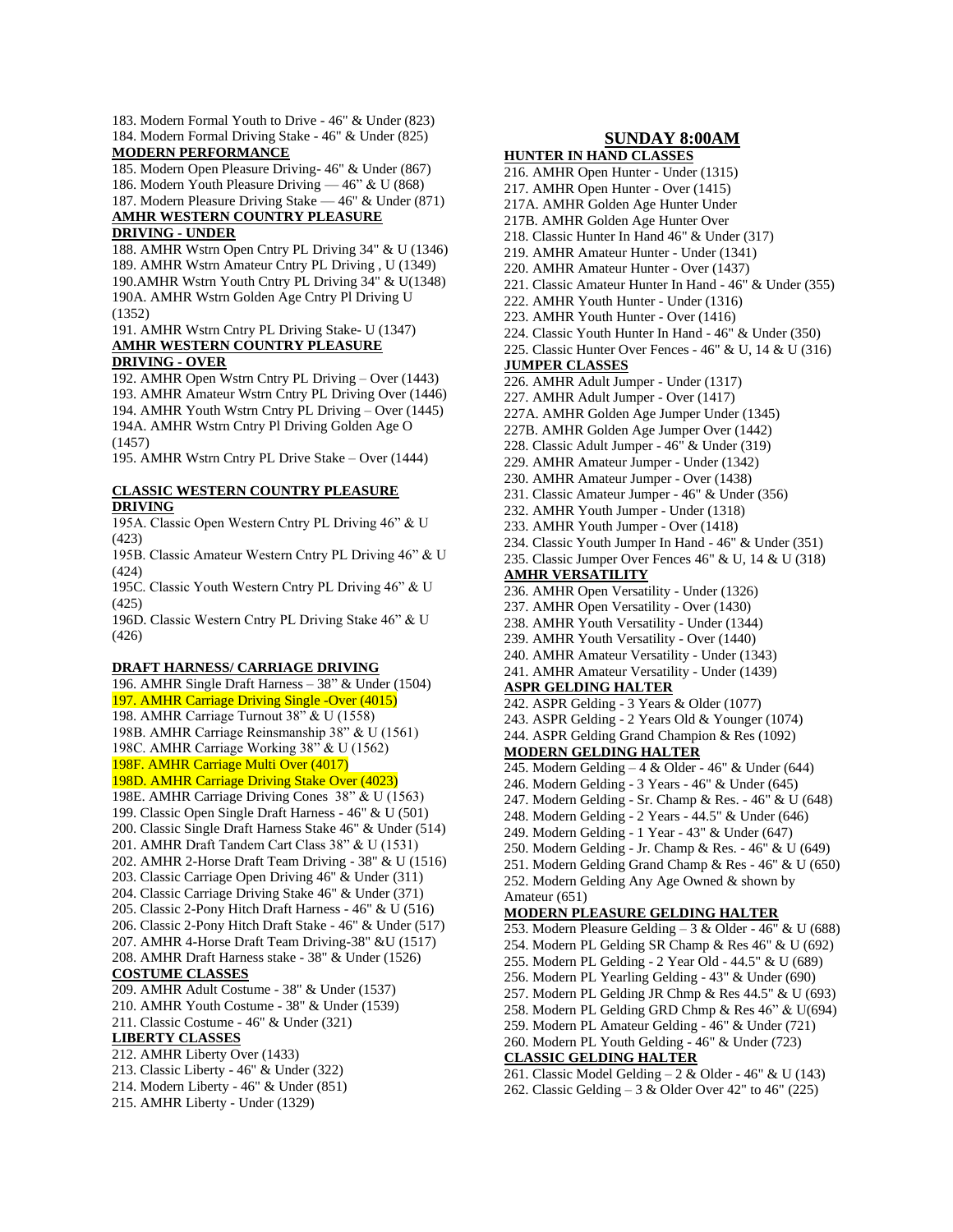263. Classic SR Chmp Gelding & Res Over 42"- 46" (227) 264. Classic 2 Year Old Gelding - Over 41" to 44.5" (229) 265. Classic Gelding 1 Year Old - Over 40" to 43" (231) 266. Classic Gelding JR Chmp & Res Over 40"-44.5" (233) 267. Classic Gelding Gr. Chmp & Res Over 42"-46" (235) 268. Classic Amateur Gelding - Over 42" to 46" (170) 269. Classic Gelding - 3 & Older - 42" & Under (226) 270. Classic SR Champ.Gelding & Res 42" & Under (228) 271. Classic Two Year Old Gelding - 41" & Under (230) 272. Classic Gelding One Year Old - 40" & Under (232) 273. Classic Gelding Foal of Current Year - 40" & U (157) 274. Classic Gelding JR Champ & Res - 41"& U (234) 275. Classic Gelding Grand Champ. & Res 42" & U (236) 276. Classic Amateur Gelding - 42" & Under (167) 277. Classic Youth Halter Gelding 46" & Under (156-1) **FOUNDATION GELDING HALTER** 278. Foundation Model Gelding - 42" & U (245) 279. Foundation Gelding - 3 & Older - 42" & U (246) 280. Foundation Gelding SR Chmp & Res 42" & U (259) 281. Foundation 2 Year Old Gelding - 41" & Under (260) 282. Foundation Yearling Gelding - 40" & Under (261) 283. Foundation Gelding Foal of Current Yr 38" & U (262) 284. Foundation Gelding JR Chmp & Res 41" & U (263) 285. Foundation Gelding GRD Chmp & Res 42" & U (248) 286. Foundation Amateur Gelding (268) 287. Foundation Youth Gelding (270)

# **AMHR CARRIAGE DRIVING UNDER**

287A. AMHR Carriage Driving Single – Under (4016) 287B. AMHR Carriage Driving Multi- Under (4018) 287C. AMHR Carriage Driving Stake- Under (4024) **ASPR HARNESS**

288. ASPR open Harness, (1054) 289. ASPR Amateur Harness, (1055) 290. ASPR Youth Harness, (1061)

291. ASPR Harness Stake (1056)

# **PAIRS OR MORE DRIVING**

292. AMHR Fine Harness Pairs or More 38" & U (1512) 293. Classic Pleasure Pair Driving - 46" & Under (307)

# **AMHR PLEASURE DRIVING - UNDER**

294. AMHR Open Pleasure Driving - 34" & Under (1307) 295. AMHR Amateur PL Driving - 34" & Under (1309) 296. AMHR Youth Pleasure Driving - 34" & Under (1308) 297. \*AMHR COOL PL Drive M/G Any Age (1509) 297A. AMHR Golden Age PL Driving Under (1321) 298. AMHR Pleasure Driving Stake - 34" & Under (1310)

### **ASPR PLEASURE DRIVING**

299. ASPR open Pleasure, (1051)

300. ASPR Amateur Pleasure, (1052)

301. ASPR Youth Pleasure, (1060)

302. ASPR Pleasure Stake (1053)

**AMHR PLEASURE DRIVING - OVER**

303. AMHR Open PL Driving - Over 34" to 38" (1407) 304. AMHR Amateur PL Drive - Over 34" to 38" (1409) 305. AMHR Youth PL Driving - Over 34" to 38" (1408) 306. AMHR PL Driving Stake - Over 34" to 38" (1410) 306A. AMHR Golden Age PL Driving Over (1421) 307. AMHR In Hand Light Harness Pairs or More 38" & U (1524)

# **CLASSIC PLEASURE DRIVING**

308. Classic Open Pleasure Driving - 46" & Under (301) 309. Classic PL Driving - Amateur - 46" & Under (312)

- 310. Classic Pleasure Driving Youth 46" & Under (302)
- 311. Classic Pleasure Driving Limit 46" & Under (303)
- 312. Classic Pleasure Driving Stake 46" & Under (304) **MODERN HARNESS**
- 313. Modern Harness, Open Over 43" to 46" (803)
- 314. Modern Harness Stake Over 43" to 46" (801)
- 315. Modern Harness Open 43" & Under (903)
- 316. Modern Harness Stake 43" & Under (901)

# *Halter Division Start Time to BE Announced* **AMHR HALTER MARES - UNDER**

- 317. AMHR Model Mare 2 Years & Older Under (1124)
- 318. AMHR Aged Mare 3 & Older Over 32"-34" (1126)
- 319. AMHR Aged Mare 3 & Older Over 30" to 32" (1127)
- 320. AMHR Aged Mare 3 & Older 30" & Under (1128)
- 321.AMHR Mare SR Champion & Reserve Under (1129)
- 322. AMHR Two Year Old Mare 33" & Under (1130)
- 323. AMHR Yearling Mare 32" & Under (1131)
- 324. AMHR Mare Foal of Current Yr 30" & Under (1132)
- 325. AMHR Mare JR Champ & Res 33" & U (1133)
- 326. AMHR Mare GRD Champ & Reserve Under (1134)
- 327. AMHR Amateur Halter Mare Under (1135)
- 328. Youth Halter Mare, Ages 13-17 Under (1146-1)
- 329. Youth Halter Mare, Ages 8-12 Under (1146-2 330. Youth Halter Mare, Ages 7 & U - Under (1146-3)

# **AMHR COLOR MARE - UNDER**

331. AMHR solid Color Mare - Under (1137)

332. AMHR Multi color Mare - Under (1139)

332A. AMHR Western Stock Halter Amateur S/M/G Under (1586)

333. AMHR Western stock Halter JR Mare Under (1598) 333A. AMHR Western Stock Halter SR Mare Under (4000)

333B. AMHR Western Stock Halter Youth M/G Under (1596)

333B. AMHR Western Stock Halter GRD Champ & Res Mare Under (4002)

#### **AMHR HALTER MARES - OVER**

335. AMHR Model Mare - 2 Years & Older - Over (1219) 336. AMHR Aged Mare – 3 & Older Over 34"-38" (1220) 337. AMHR Mare SR Champ & Res Over 34"-38" (1221) 338. AMHR Two Year Old Mare - over 33" to 37" (1222) 339. AMHR Yearling Mare - Over 32" to 36" (1223) 340. AMHR Mare Foal of Current Yr Over 30"- 32" (1224) 341. AMHR Mare JR Champion & Reserve - Over (1225) 342. AMHR Mare Grand Champ & Reserve - Over (1226) 343. AMHR Amateur Halter Mare - Over (1227) 343A. AMHR Western Stock Halter Amateur S/M/G Over (1587) 344. AMHR Western Stock Halter JR Mare Over (1597) 344A. AMHR Western Stock SR Mare Over (1599) 344B. AMHR Western Stock GRD Champ & Res Mare Over (4001) 345. AMHR Western Stock Halter Youth M/G Over (1595) 346. Youth Halter Mare, Ages 13-17 - Over (1228-1) 347. Youth Halter Mare, Ages 8-12 - Over (1228-2) 348. Youth Halter Mare, Ages 7 & U - Over (1228-3) 349. \*AMHR Cool Halter M/G, Adult 38" & U (1543) 350. \*AMHR cool Halter M/G, Youth 38" & U (1528) 351. AMHR Produce of Dam - 38" & Under (1502)

**AMHR COLOR MARE - OVER**